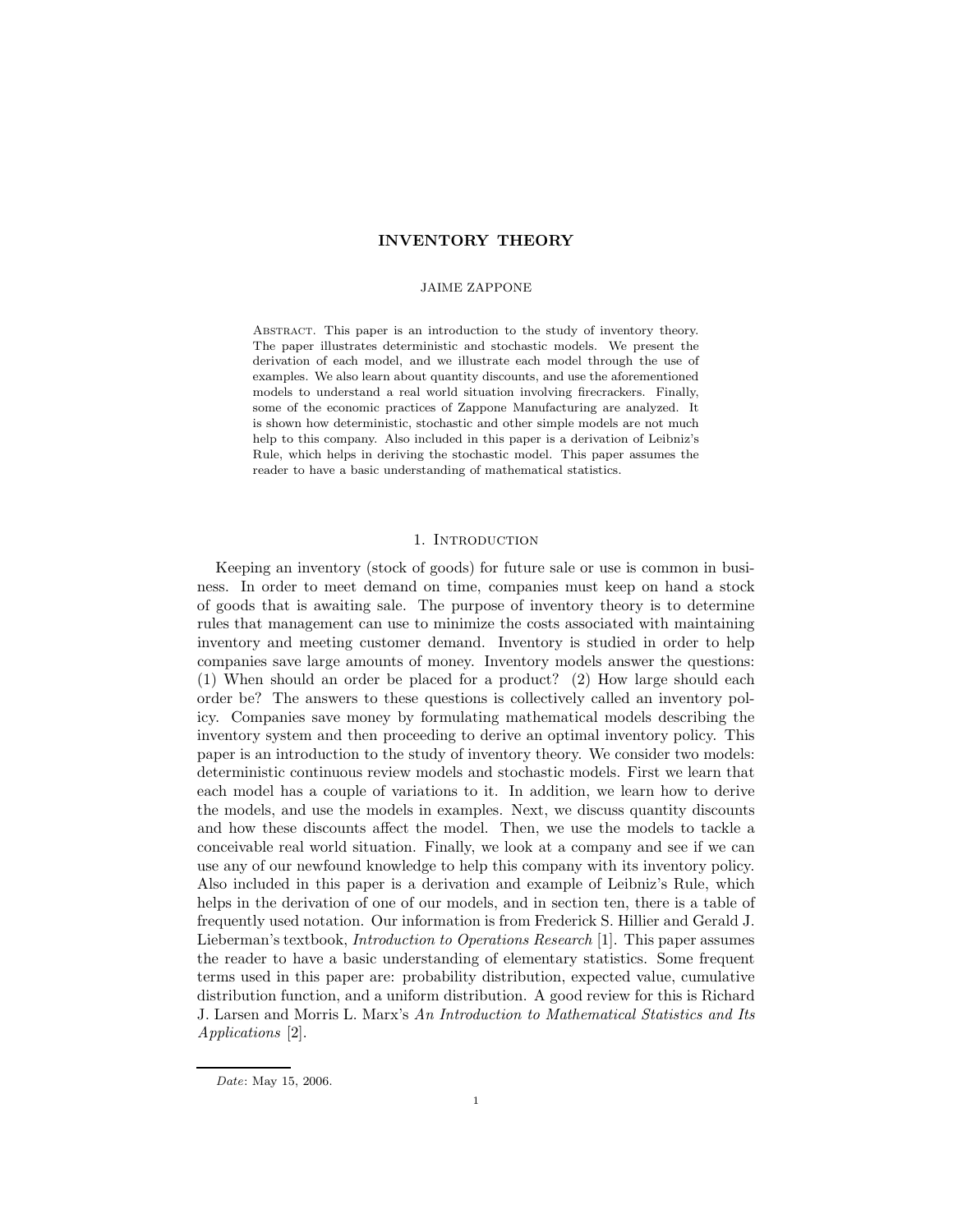## 2. Basic Terms that Describe Inventory Models

We begin by discussing in detail some important concepts used to describe inventory models. There are six components that determine profitability. These are:

- (1) The costs of ordering or manufacturing the product
- (2) Holding costs. This includes the cost of storage space, insurance, protection, taxes, etc.
- (3) Shortage costs. This cost includes delayed revenue, storage space, record keeping, etc.
- (4) Revenues. These costs may or may not be included in the model. If the loss of revenue is neglected in the model, it must be included in shortage cost when the sale is lost.
- (5) Salvage costs. The cost associated with selling an item at a discounted price.
- (6) Discount rates. This deals with the time value of money. A firm could be spending its money on other things, such as investments.

Inventory models are classified as either deterministic or stochastic. Deterministic models are models where the demand for a time period is known, whereas in stochastic models the demand is a random variable having a known probability distribution. These models can also be classified by the way the inventory is reviewed, either continuously or periodic. In a continuous model, an order is placed as soon as the stock level falls below the prescribed reorder point. In a periodic review, the inventory level is checked at discrete intervals and ordering decisions are made only at these times even if inventory dips below the reorder point between review times [1].

# 3. Continuous Review Model with Uniform Demand

The first model we look at is a continuous review model with uniform demand. Units are assumed to be withdrawn continuously at a known constant rate, a. We use this model to determine when to replenish inventory and by how much so as to minimize the cost. There are two forms to this model. In the first model, shortages are not allowed and in the second, shortages are allowed.

3.1. Shortages are Not Allowed. Let us use the following notation:

- $a =$  demand for a product
- $Q =$  units of a batch of inventory

 $\it{Q}$ a = cycle length or time between production runs

- $K$  = the setup cost for producing or ordering one batch
- $c =$  the unit cost for producing or purchasing each unit
- $h =$  the holding cost per unit per unit of time held in inventory
- $Q^*$  $=$  the quantity that minimizes the total cost per unit time
- $t^\ast$ \* = the time it takes to withdraw this optimal value of  $Q^*$ .

With a fixed demand rate, shortages can be avoided by replenishing inventory each time the inventory level drops to zero, and this will also minimize the holding cost. Figure 1 illustrates the resulting pattern of inventory levels over time when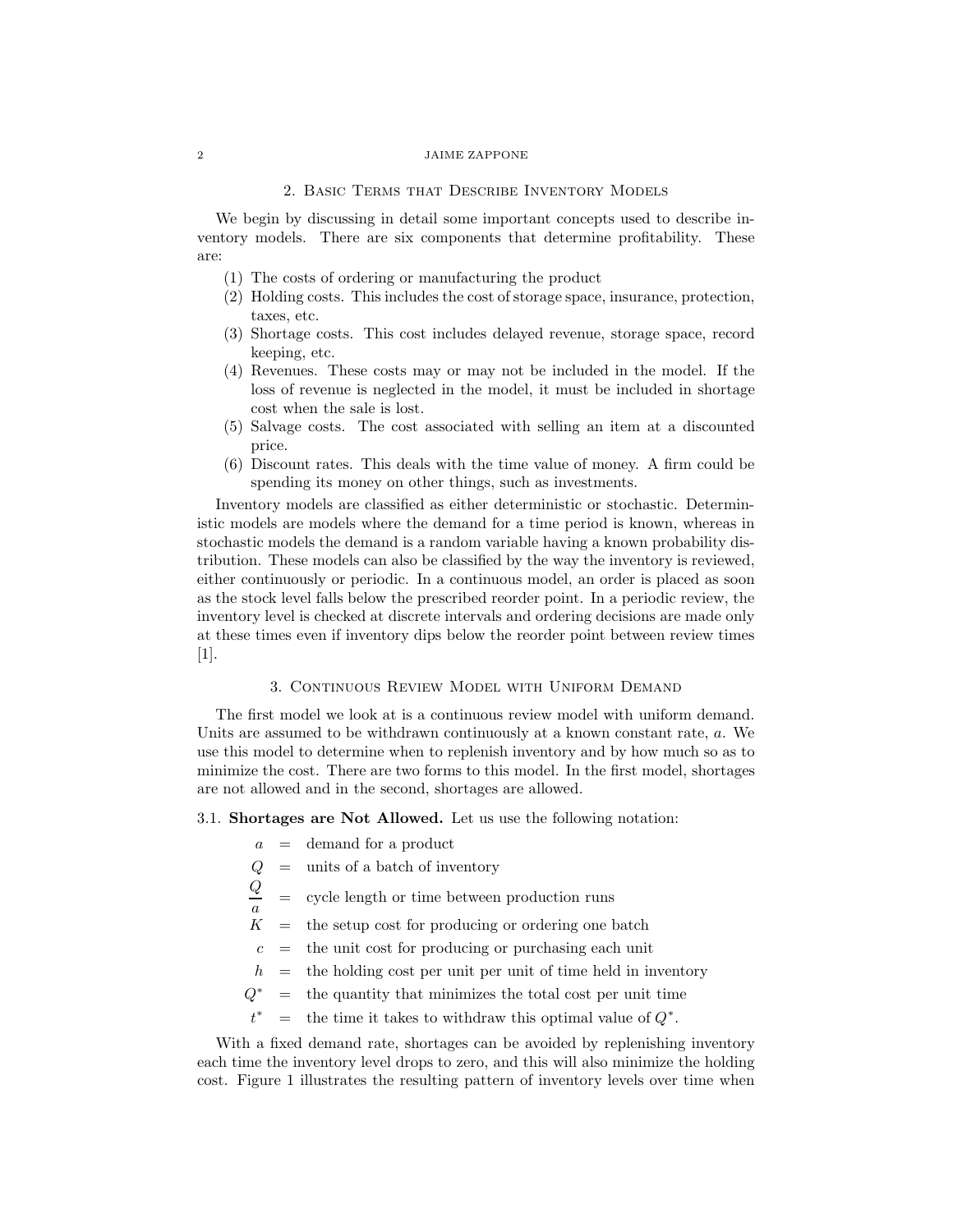

FIGURE 1. Diagram of inventory level as a function of time when no shortages are permitted ([1], pg.762).

we start at 0 by producing or ordering a batch of Q units in order to increase the initial inventory level from 0 to Q The total cost per cycle is equal to the total production cost per cycle plus the cost of holding the current inventory ([1], pg. 762).

The total production cost per cycle,  $PC$ , is given by the following equation:

$$
PC = K + cQ.
$$

The average inventory level during a cycle is  $(Q + 0)/2 = Q/2$  units per unit time, and the corresponding cost is  $hQ/2$  per unit time.. Because the cycle length is  $Q/a$ , the holding cost per cycle is given by the following:

$$
\frac{hQ}{2}\frac{Q}{a} = \frac{hQ^2}{2a}.
$$

Therefore, the total production cost per cycle is:

$$
K + cq + \frac{hQ^2}{2a}.
$$

However, we want the total cost per unit time, so we divide the total production cost per cycle by  $\frac{Q}{a}$  to arrive at our total cost per unit time equation:

$$
\frac{aK}{Q} + ac + \frac{hQ}{2}.
$$

The value of Q<sup>∗</sup> that minimizes the total cost is found by taking the derivative of the total cost and setting it equal to zero, and solving for Q. After some algebra, we arrive at the following two equations which describe our model ([1], pg.763):

$$
(1) \tQ^* = \sqrt{\frac{2aK}{h}},
$$

(2) 
$$
t^* = \frac{Q^*}{a} = \sqrt{\frac{2K}{ah}}.
$$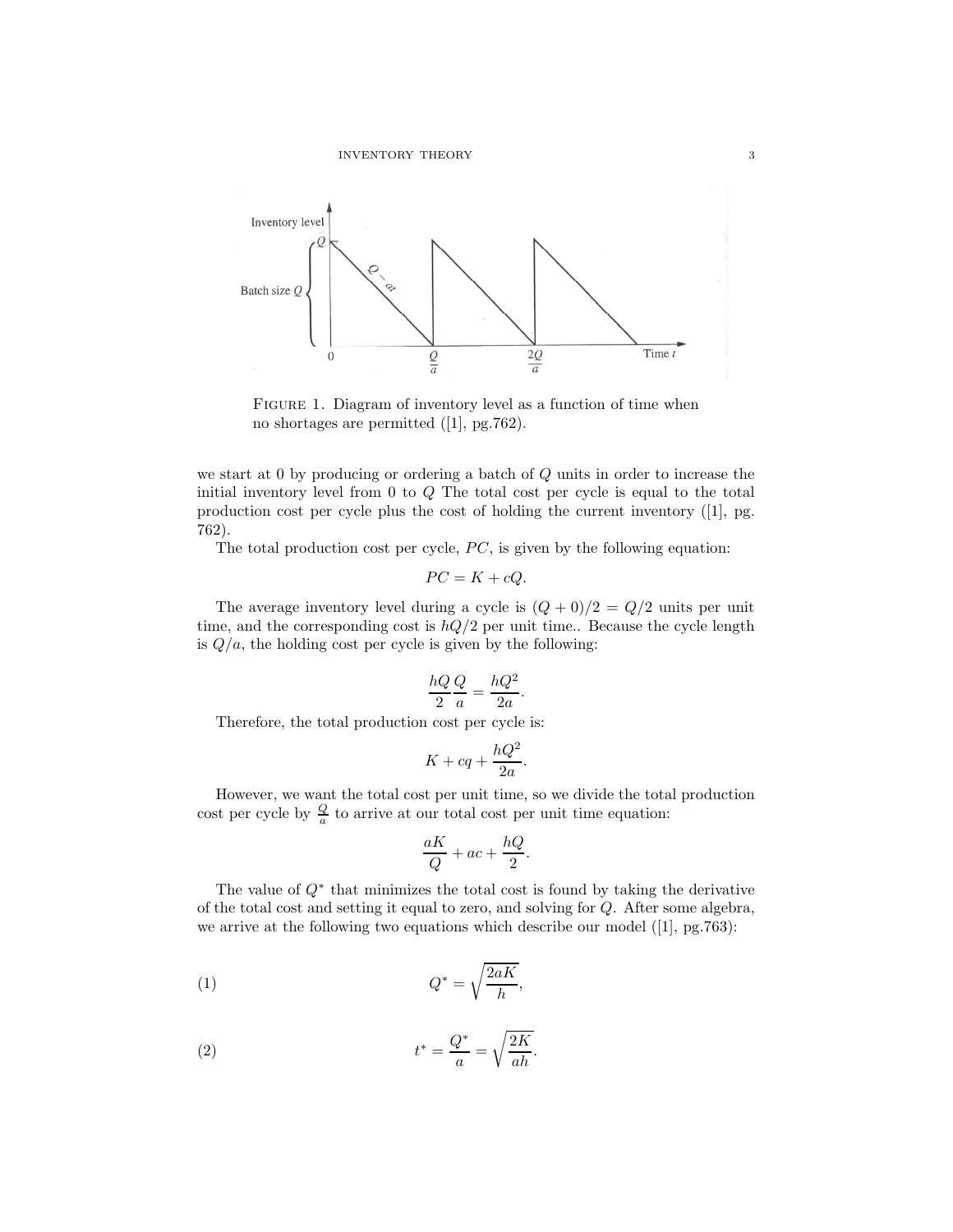

FIGURE 2. Diagram of inventory level as a function of time when shortages are permitted ([1], pg.763).

3.2. Shortages are Allowed. Sometimes it is worthwhile to permit small shortages to occur because the cycle length can then be increased with a resulting saving in setup cost. However, this benefit may be offset by the shortage cost. ventoryventoryventoryventoryventoryTherefore, let us see the equations if shortages are allowed. First, we need to see some new notation:

- $p =$  shortage cost per unit short per unit of time short
- $S =$  inventory level just after a batch of Q units is added
- $Q-S$  = shortage in inventory just before a batch of Q units is added

 $S^*$  $=$  the optimal level of shortages

The resulting pattern of inventory levels over time is shown in Figure 2 when one starts at time 0 with an inventory level of S.

The production cost per cycle,  $PC$ , is the same as in the continuous review model without shortages. During each cycle, the inventory level is positive for a time  $S/a$ . The average inventory level during this time is  $(S+0)/2 = S/2$  units per unit time, and the corresponding cost is  $hS/2$  per unit time. Therefore, the holding cost per cycle is now given by:

$$
\frac{hS}{2}\frac{S}{a} = \frac{hS^2}{2a}.
$$

Also, shortages occur for a time  $(Q - S)/a$ . The average amount of shortages during this time is  $(0 + Q - S)/2 = (Q - S)/2$  units per unit time, and the corresponding cost is  $p(Q - S)/2$  per unit time. Therefore, the shortage cost per cycle is:

$$
\frac{p(Q-S)}{2}\frac{Q-S}{a} = \frac{p(Q-S)^2}{2a}
$$

.

Again, we want the total cost per unit time. In order to determine this, we add up all of our costs and then divide by the cycle length  $(Q/a)$  to arrive at:

$$
\frac{aK}{Q} + ac + \frac{hS^2}{2Q} + \frac{p(Q-S)^2}{2Q}.
$$

In this model, there are two decision variables  $(S \text{ and } Q)$ , so the optimal values  $(S^*$  and  $Q^*)$  are found by setting the partial derivatives  $\delta T/\delta S$  and  $\delta T/\delta Q$  equal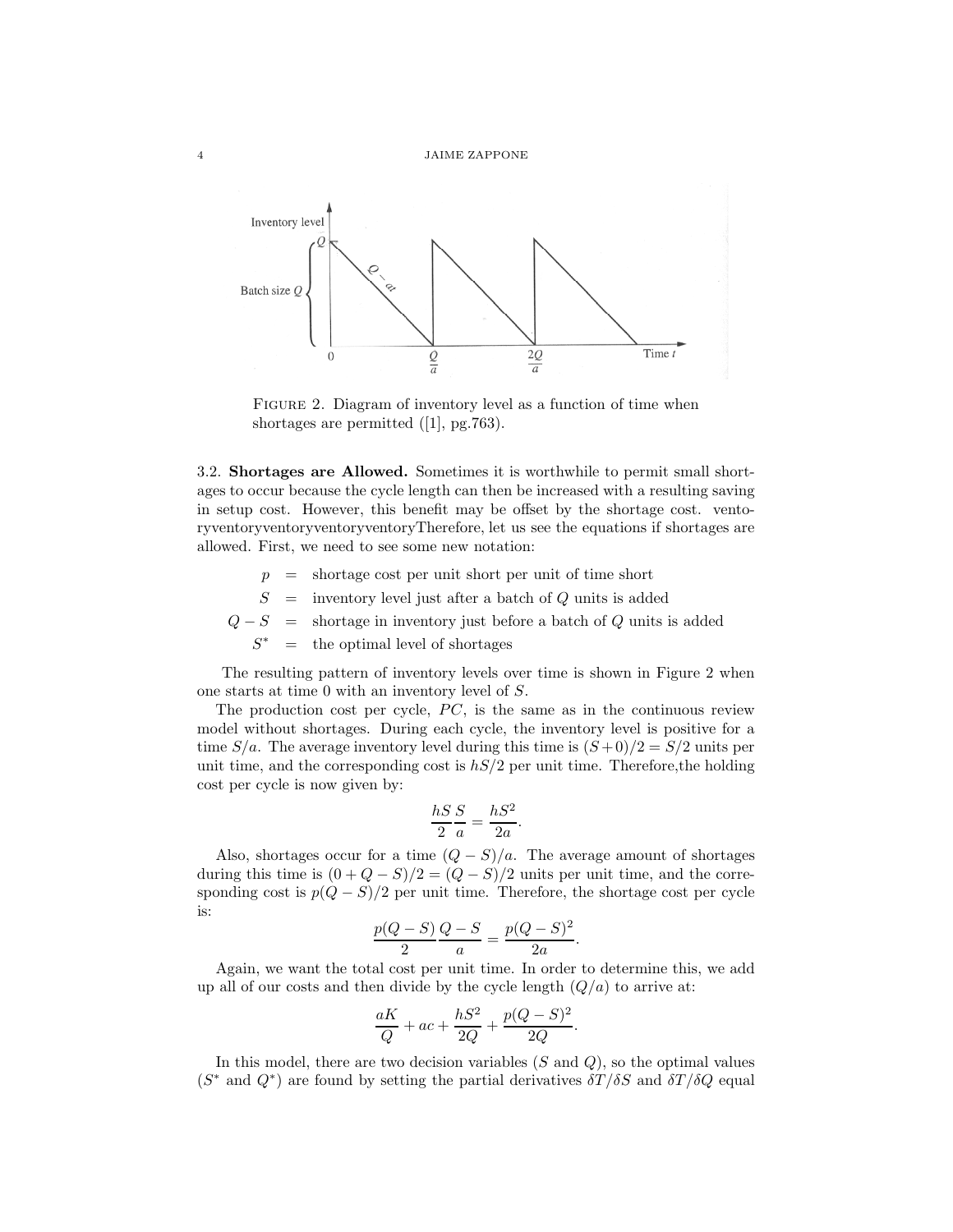to zero. We solve for  $Q^*$  and  $S^*$  which leads to our models. Our three equations for this model are  $([1],$  pg. 765):

(3) 
$$
S^* = \sqrt{\frac{2aK}{h}} \sqrt{\frac{p}{p+h}},
$$

(4) 
$$
Q^* = \sqrt{\frac{2aK}{h}} \sqrt{\frac{p+h}{p}},
$$

(5) 
$$
t^* = \frac{Q^*}{a} = \sqrt{\frac{2K}{ah}}\sqrt{\frac{p+h}{p}}.
$$

3.3. Example. Suppose that the demand for a product is 30 units per month and the items are withdrawn at a constant rate. The setup cost each time a production run is undertaken to replenish inventory is \$15. The production cost is \$1 per item, and the inventory holding cost is \$0.30 per item per month ([1], pg 798, problem 17.3.1)

(1) Assuming shortages are not allowed, determine how often to make a production run and what size it should be.

Answer: We know that  $a = 30$ ,  $h = 0.30$ ,  $K = 15$ . Now, we use Equation 1 to get:

$$
Q^* = \sqrt{\frac{2(30)(15)}{0.30}} = 54.77
$$

Use Equation 2 to receive:

$$
t^* = \frac{Q^*}{a} = \frac{54.77}{30} = 1.83
$$

(2) If shortages are allowed but cost \$3 per item per month, determine how often to make a production run and what size it should be. Answer: Now,  $p = 3$ . We use Equation 4 to find  $Q^*$ :

$$
Q^* = \sqrt{\frac{2(30)(15)}{0.30}} \sqrt{\frac{3 + 0.30}{3}} = 57.4433
$$

Finally, we use Equation 5 to find out how often we should place the order:

$$
t^* = \frac{Q^*}{a} = \frac{57.4433}{30} = 1.914
$$

### 4. QUANTITY DISCOUNTS

In the previous models, we assumed that the unit cost of an item is the same regardless of how many units were ordered. However, there could be cost breaks for ordering larger quantities.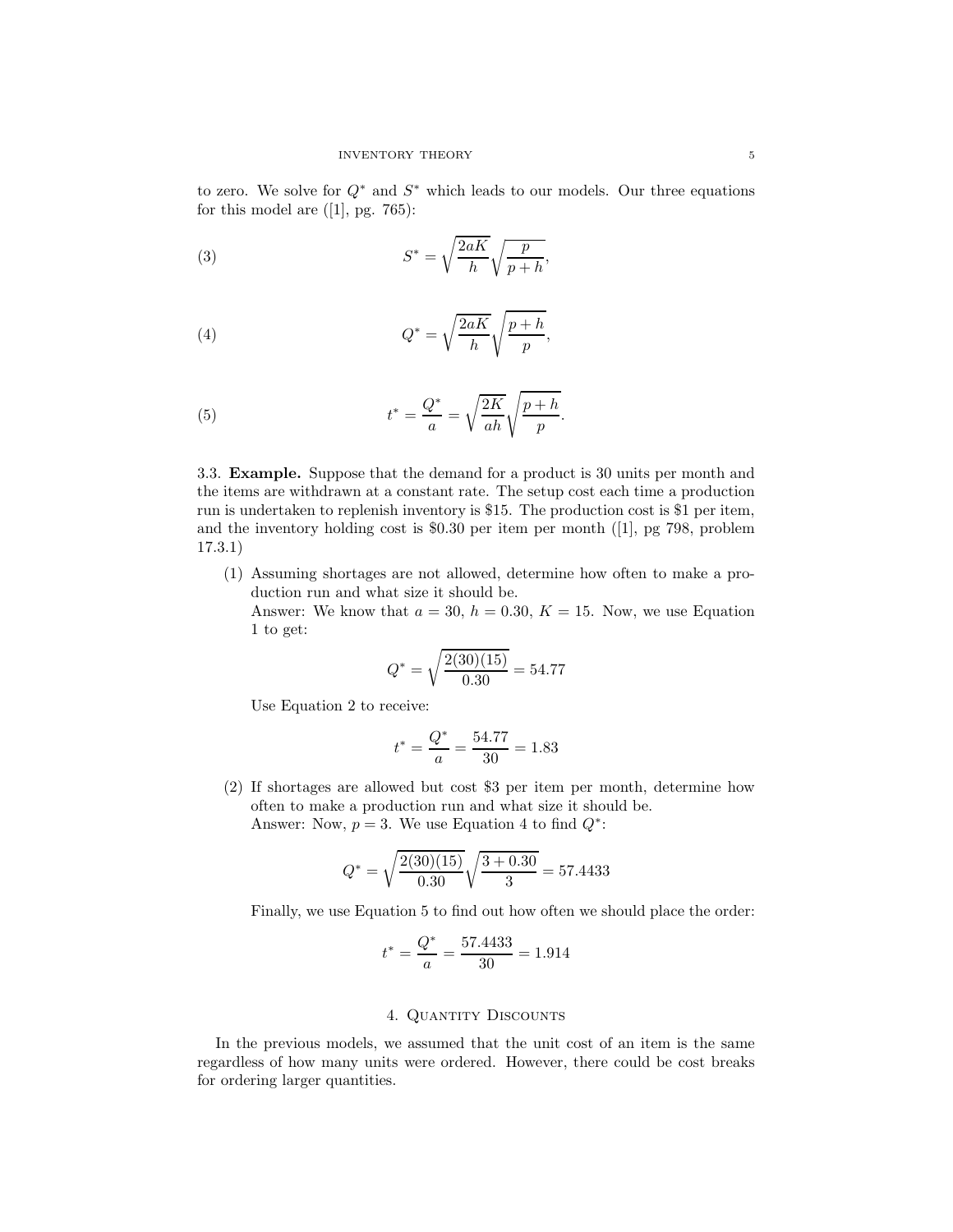

FIGURE 3. This is the graph of  $T_j$  versus Q. We need to examine the regions of the curves with solid lines ([1], pg. 766).

4.1. Example. Here is an example from Hillier and Lieberman ([1], pg. 766):

Suppose the unit cost for every speaker is  $c_1 = $11$  if less than 10,000 speakers are produced,  $c_2 = $10$  if production is between 10,000 and 80,000 speakers, and  $c_3 = $9.50$  if more than 80,000 speakers are produced. Demand for the speakers is 8, 000 per month and the speakers are withdrawn at a known constant rate. The setup cost each time a production run is undertaken to replenish inventory is \$12, 000 and the inventory holding cost is \$0.30 per item per month. What is the optimal policy?

From Section 1, we are given from the derivation of the first model, that if the unit cost is  $c_j$  and  $j = 1, 2, 3$ , then the total cost per unit time,  $T_j$ , is:

(6) 
$$
T_j = \frac{aK}{Q} + ac_j + \frac{hQ}{2}.
$$

The value of Q that minimizes  $T_j$  is found using Equation 1 from Section 3 (assuming shortages are not permitted). For  $K = 12,000$ ,  $h = 0.30$  and  $a = 8,000$ , we find that  $Q^* = 25,298$ :

$$
\sqrt{\frac{(2)(8,000)(12,000)}{0.30}} = 25,298.
$$

A plot of  $T_i$  versus Q is shown in Figure 3. The only regions that we need to examine are the regions of the curve shown by the solid lines. This is because the regions with the solid lines show the domain of that particular  $T_j$  curve. Looking at Figure 3, we see that  $25, 298$  is only in the domain of the curve  $T_2$ . Another way to see that 25, 298 is the optimal policy, we can evaluate the minimum cost for each  $T_j$ . The minimum feasible value of  $T_3$  is \$89, 200 (which can be seen in Figure 1 or computed using Equation 6 where  $Q = 80,000$ . The minimum feasible value of  $T_1$  is \$99, 100 (which is found using Equation 6 where  $Q = 10,000$ ). Finally, the minimum value of  $T_2$  evaluated at 25, 298 is \$87, 589. Because  $T_2 < T_3 < T_1$ , it is better to produce in quantities of 25, 298 ([1], pg. 766).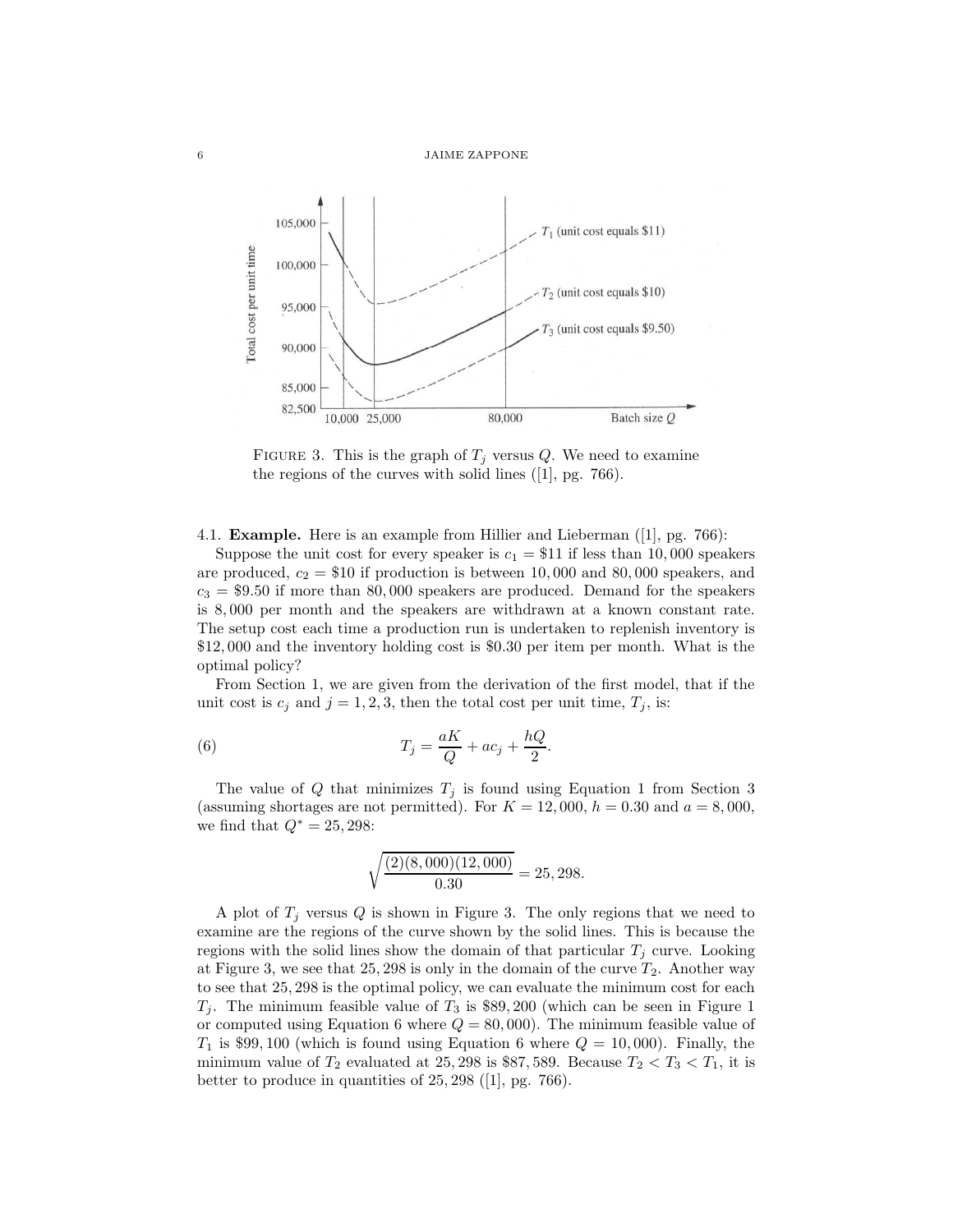We will first discuss the basic model, and then show two derivations of it. In one derivation, we will use calculus and in the other, we will not. Finally, we will look at a few examples of how to use our model.

5.1. The Model. There are two risks involved when choosing a value of  $y$ , the amount of inventory to order or produce. There is the risk of being short and thus incurring shortage costs, and there is a risk of having too much inventory and thus incurring wasted costs of ordering and holding excess inventory.

In order to minimize these costs, we minimize the expected value of the sum of the shortage cost and the holding cost. Because demand is a discrete random variable with a probability distribution function,  $(P_D(d))$ , the cost incurred is also a random variable. Let  $P_D(d) = P\{D = d\}.$ 

We will now gather some background information about statistics. The expected value of some  $X$ , where  $X$  is a discrete random variable with probability function,  $p_X(k)$ , is denoted  $E(X)$  and is given by ([2], pg. 192):

$$
E(X) = \sum_{\text{all } k} k \cdot p_X(k).
$$

Similarly, if Y is a continuous random variable with probability function,  $f_Y(Y)$ ,

$$
E(Y) = \int_{-\infty}^{\infty} y \cdot f_Y(y) dy.
$$

By the Law of the Unconscious Statistician we can say that:

$$
E(h(x)) = \int_{-\infty}^{\infty} h(x)f(x)dx.
$$

Now, we return to analyzing our costs. The amount sold is given by:

$$
\min(D, y) = \begin{cases} D & \text{if } D < y, \\ y & \text{if } D \ge y. \end{cases}
$$

where D is the demand and y is the amount stocked. Now, let  $C(d, y)$  be equal to the cost when demand,  $D$  is equal to  $d$ . Notice that:

$$
C(d, y) = \begin{cases} cy + p(d - y) & \text{if } d > y, \\ cy + h(y - d) & \text{if } d \le y. \end{cases}
$$

The expected cost is then given by  $C(y)$ ,

$$
C(y) = E[C(D, y)] = cy + \sum_{d=y}^{\infty} p(d-y)P_D(d) + \sum_{d=0}^{y-1} h(y-d)P_D(d).
$$

Sometimes a representation of the probability distribution of  $D$  is difficult to find, as in when demand ranges over a large number of possible values. Therefore, this discrete random variable is often approximated by a continuous random variable. For the continuous random variable D, let  $\varphi_D(\xi)$  be equal to the probability density function of D and  $\Phi(a)$  be equal to the cumulative distribution function of D. This means that

$$
\Phi(a) = \int_0^a \varphi_D(\xi) d\xi.
$$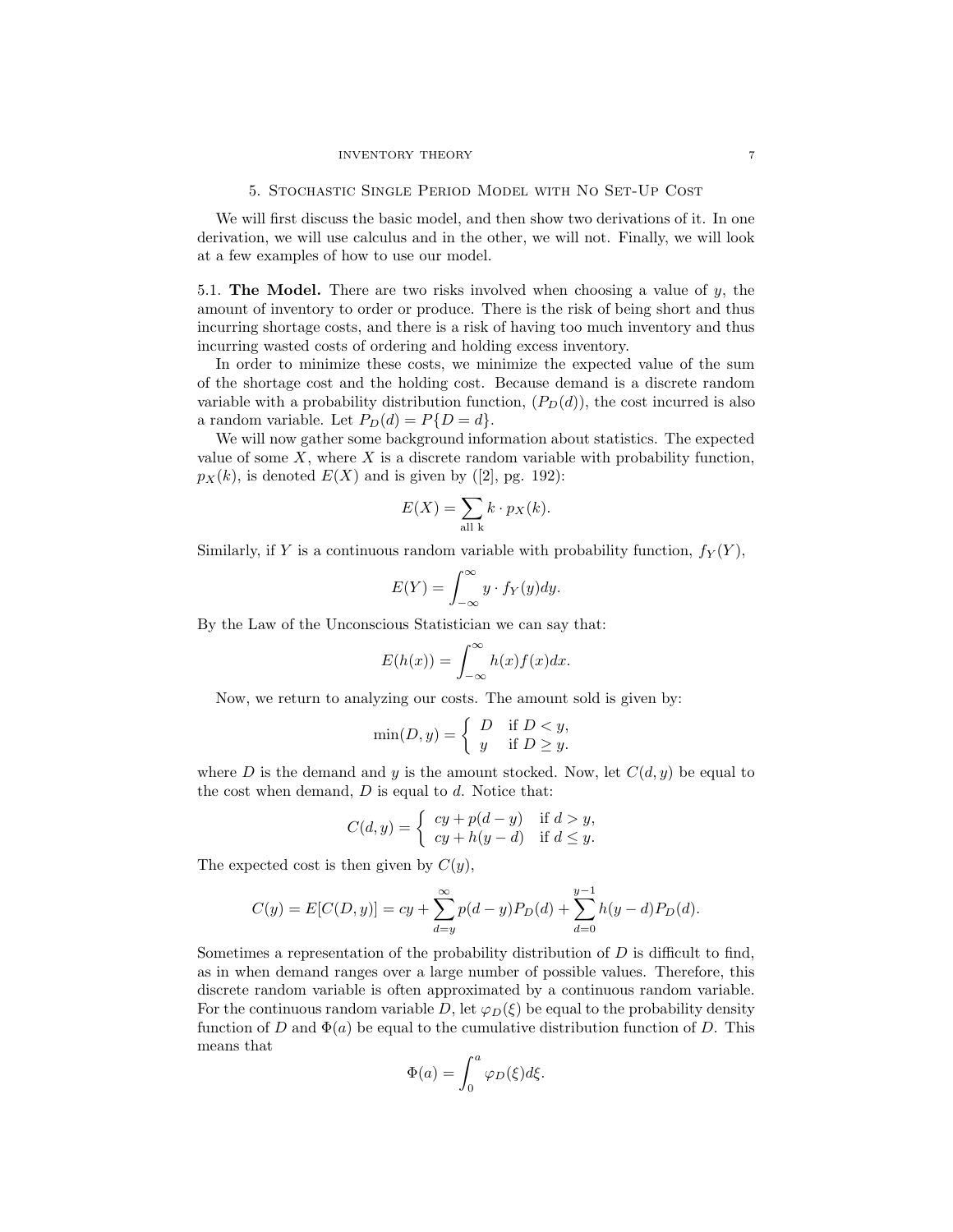Using the Law of the Unconscious Statistician, the expected cost  $C(y)$  is then given by:

$$
C(y) = E[C(D, y)] = \int_0^\infty C(\xi, y)\varphi_D d\xi.
$$

This expected cost function can be simplified to  $cy + L(y)$  where  $L(y)$  is called the expected shortage plus holding cost. Now, we want to find the value of y, say  $y^0$ which minimizes the expected cost function  $C(y)$ . This optimal quantity to order  $y^0$  is that value which satisfies ([1], pg. 775):

(7) 
$$
\Phi(y^0) = \frac{p-c}{p+h}.
$$

5.2. Derivation of the Model Using Calculus. To begin, we assume that the initial stock level is zero. For any positive constants,  $c_1$  and  $c_2$ , define  $g(\xi, y)$  as

$$
g(\xi, y) = \begin{cases} c_1(y - \xi) & \text{if } y > \xi, \\ c_2(\xi - y) & \text{if } y \le \xi, \end{cases}
$$

and let

$$
G(y) = \int_0^\infty g(\xi, y)\varphi_D(\xi)d\xi + cy.
$$

where  $c > 0$ . By definition,

$$
G(y) = c_1 \int_0^y (y - \xi) \varphi_D(\xi) d\xi + c_2 \int_y^\infty (\xi - y) \varphi_D(\xi) d\xi + cy.
$$

Now, we take the derivative of  $G(y)$  (see Appendix) and set it equal to zero. This gives us,

$$
\frac{dG(y)}{dy} = c_1 \int_0^y \varphi_D(\xi) d\xi - c_2 \int_y^\infty \varphi_D(\xi) d\xi + c = 0.
$$

Because,

$$
\int_0^\infty \varphi_D(\xi)d\xi=1,
$$

we can write,

$$
c_1\Phi(y^0) - c_2[1 - \Phi(y^0)] + c = 0.
$$

Now, we solve this expression for  $\Phi(y^0)$  which results in

$$
\Phi(y^0) = \frac{c_2 - c}{c_2 + c_1}.
$$

To apply this result, we need to show that

$$
C(y) = cy + \int_y^{\infty} p(\xi - y) \varphi_D(\xi) d\xi + \int_0^y h(y - \xi) \varphi_D(\xi) d\xi,
$$

has the form of  $G(y)$ . We see that  $c_1 = h$ ,  $c_2 = p$ , and  $c = c$ , so that the optimal quantity to order  $y^0$  is that value which satisfies

$$
\Phi(y^0) = \frac{p-c}{p+h}.
$$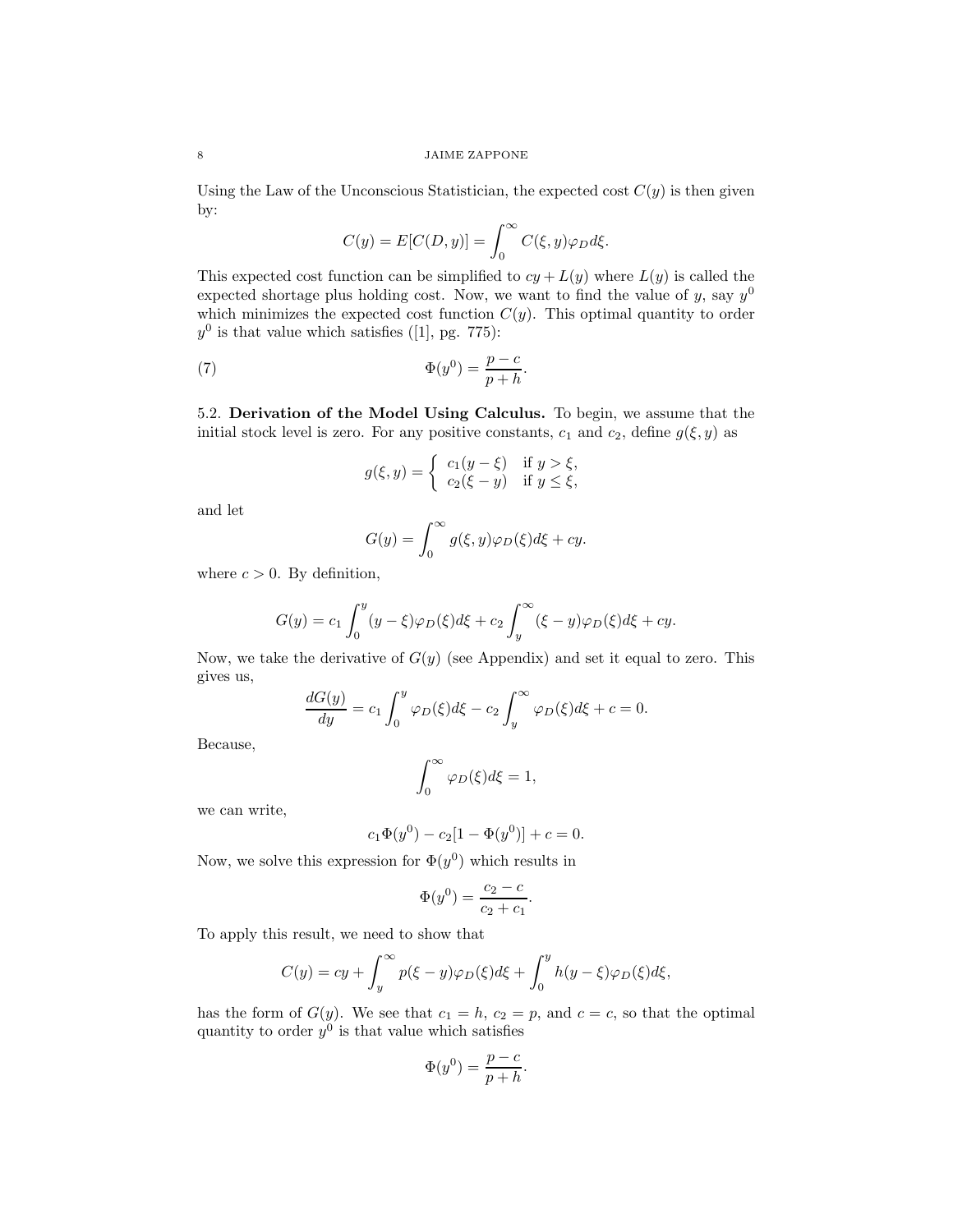5.3. Without using Calculus. We are going to arrive at the optimal policy thinking rationally about costs and without using calculus.

Suppose the current order level is  $y^0$  and we are considering ordering one more unit. We are trying to decide if this a good idea or not.

The net average change in total cost is equal to the average extra cost on the holding side minus the average savings on the shortage side. An optimal policy is when this net average change in total cost is equal to 0.

The average extra cost on the holding side is the probability that demand is less than  $y^0$ ,  $(P(D < y^0))$ , times the extra holding cost for one more unit (h) plus the extra purchase cost  $(c)$  or:

$$
P(D < y^0)[h+c].
$$

The average savings on the shortage side is the probability that demand is greater than or equal to  $y^0$ ,  $(P(D \ge y^0))$ , times the shortage cost that we do not have to pay anymore  $(p)$  minus the cost of buying that extra unit  $(c)$  or:

$$
P(D \ge y^0)[p-c].
$$

Now, we solve the following equation for  $\Phi(y^0)$ , where  $\Phi(y^0) = P(D < y^0)$  and consequently,  $1 - \Phi(y^0) = P(D \ge y^0)$ :

$$
0 = P(D < y^0)[h + c] - P(D \ge y^0)[p - c],
$$

or

$$
0 = \Phi(y^0)[h + c] - (1 - \Phi(y^0))[p - c].
$$

and we get that the optimal policy is:

$$
\Phi(y^0) = \frac{p-c}{p+h}.
$$

Therefore, we see that in this particular model, a single period model with no setup costs, we can arrive at our optimal policy without the use of calculus.

### 5.4. Examples.

(1) A baking company distributes bread to grocery stores daily. The company's cost for the bread is \$0.80 per loaf. The company sells the bread to the stores for \$1.20 per loaf sold, provided that it is disposed of as fresh bread (sold on the day it is baked). Bread not sold is returned to the company. The company has a store outlet that sells bread that is 1 day or more old for \$0.60 per loaf. No significant storage cost is incurred for this bread. The cost of the loss of customer goodwill due to a shortage is estimated to be \$0.80 per loaf. The daily demand has a uniform distribution between 1, 000 and 2, 000 loaves. Find the optimal daily number of loaves that the manufacturer should produce ([1], pg.801, problem 17.4.3).

Answer:  $c = 0.80$ ,  $h = -0.60$  and  $p = 1.20 + 0.80 = 2.00$ Because demand has a uniform distribution, we need to solve  $\varphi(z)$  =  $\int_a^z \frac{1}{b-a} dx$  where  $a = 1000$  and  $b = 2000$  to receive the following:

$$
\varphi(z) = \int_{1000}^{z} \frac{1}{1000} dx = \frac{z - 1000}{1000}.
$$

Now, we must substitute  $z = y^0$  and solve the following:

$$
\frac{y^0 - 1000}{1000} = \frac{2 - 0.8}{2 - 0.6}.
$$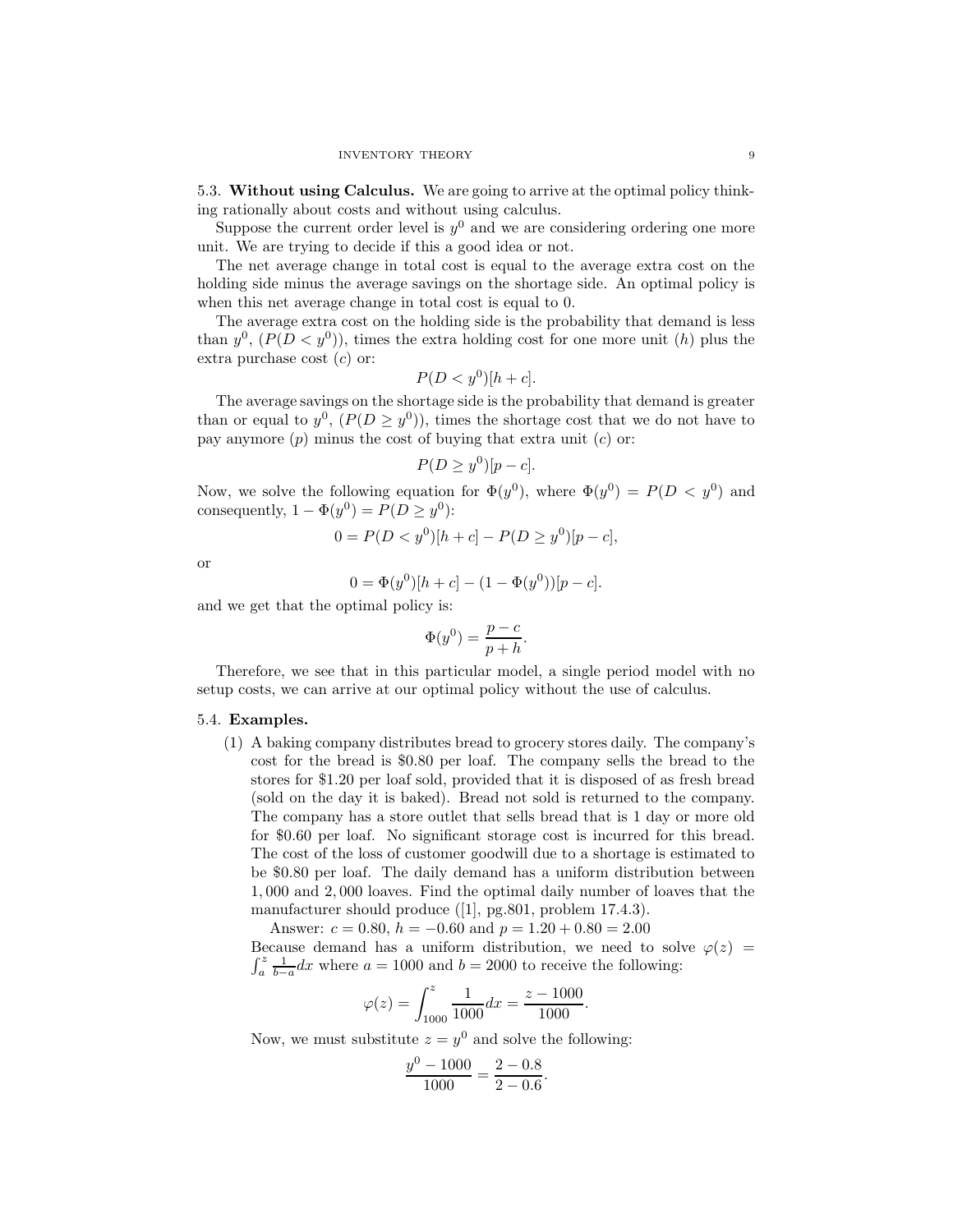Therefore, the manufacturer should produce 1, 857 loaves of bread

(2) Suppose that the demand D for a spare airplane part has an exponential distribution with mean 50, that is,

$$
\varphi_D(\xi) = \begin{cases} \frac{1}{50} e^{-\frac{\xi}{50}} & \text{for } \xi \ge 0\\ 0 & \text{otherwise.} \end{cases}
$$

This airplane will be obsolete in 1 year, so all production of the spare part is to take place at present. The production costs now are \$1, 000 per item, but they become \$10, 000 per item if they must be supplied at later datesthat is,  $p = 10,000$ . The holding costs, charged on excess after the end of the period are \$300 per item. Determine the optimal number of spare parts to produce ([1], pg. 800-801, problem 17.4.2).

Answer: We know that  $c = 1,000, p = 10,000$  and  $h = 300$ . We solve the following integral for a:

$$
\phi(a) = \int_0^a \frac{1}{50} e^{-\frac{\xi}{50}} d\xi = 1 - e^{\frac{-a}{50}}.
$$

The optimal quantity to produce,  $y^0$  is that value which satisfies:

$$
1 - e^{\frac{-y^0}{50}} = \frac{10,000 - 1,000}{10,000 + 300} = 104.
$$

Therefore, we have found an optimal policy of producing 104 spare parts.

### 6. Stochastic Single Period Model with a Set-up Cost

6.1. The Model. Now, we assume there is a set up cost incurred when ordering or producing inventory. The optimal inventory policy is the following ([1], pg. 781):

If 
$$
x \begin{cases} < s \\ > s \\ \geq s \end{cases}
$$
 order  $S - x$  to bring inventory level up to  $S$ ,

We determine the value of S from

$$
\varphi(S) = \frac{p-c}{p+h},
$$

which is exactly the optimal policy from the stochastic model with no set up cost.

Also, s is the smallest value that satisfies the equation

$$
cs + L(s) = K + cS + L(S).
$$

Hence, this policy is referred to as an  $(s, S)$  policy.

6.2. Derivation of the Model. To begin, the shortage and holding costs are given by  $L(y)$ , where

$$
L(y) = p \int_y^{\infty} (\xi - y) \varphi_D(\xi) d\xi + h \int_0^y (y - \xi) \varphi_D(\xi) d\xi.
$$

Therefore, the total expected cost incurred by bringing the inventory level up to  $y$  is given by

$$
K + c(y - x) + L(y) \quad \text{if } y > x,
$$
  
 
$$
L(x) \qquad \text{if } y = x.
$$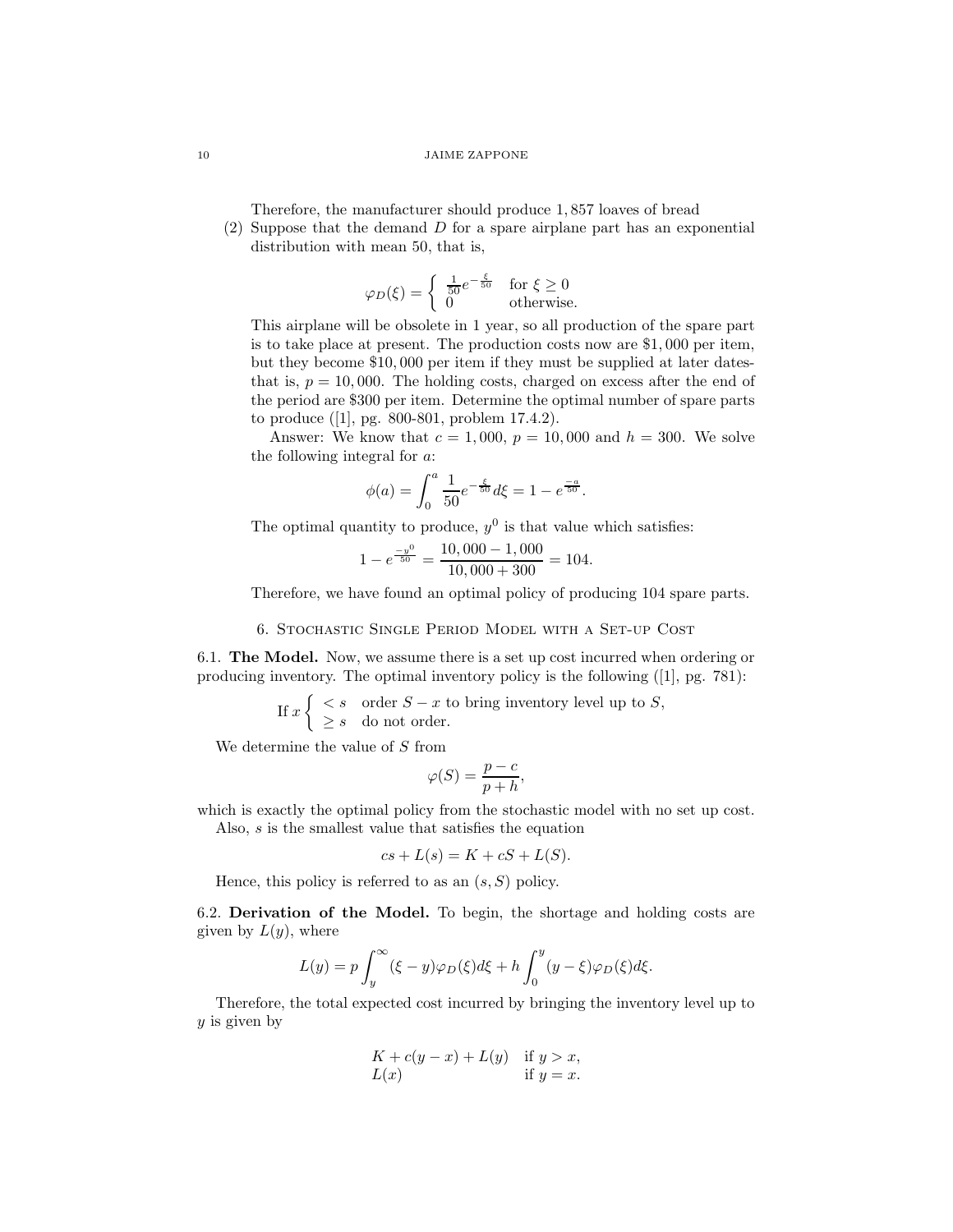

FIGURE 4. Graph of  $cy + L(y)$  ([1], pg.780).

If  $cy + L(y)$  is drawn as a function of y, it will appear as shown in Figure 4. Now we will define S as the value of y that minimizes  $cy + L(y)$ , and define s as the smallest value of y for which  $cs + L(s) = K + cS + L(S)$ . From Figure 4, it can be seen that

If 
$$
x > S
$$
, then  $K + cy + L(y) > cx + L(x)$ , for all  $y > x$ ,

so that

$$
K + c(y - x) + L(y) > L(x).
$$

The left hand side of this inequality is the expected total cost of ordering  $y - x$ to bring the inventory level up to  $y$ , and the right hand side of this inequality is the expected total cost if no ordering occurs. Therefore, the optimal policy says that if  $x > S$ , do not order.

From Figure 4, we note that, if  $s\leq x\leq S,$  then

$$
K + cy + L(y) \ge cx + L(x), \text{ for all } y > x,
$$

so that

$$
K + c(y - x) + L(y) \ge L(x).
$$

Again, we see that it is better not to order.

Now, if  $x < s$ , we can see from Figure 4 that

$$
\min_{y \ge x} \{ K + cy + L(y) \} = K + cS + L(S) < cx + L(x),
$$

or rearranging terms we get:

$$
\min_{y \ge x} \{ K + c(y - x) + L(y) \} = K + c(S - x) + L(S) < L(x),
$$

so that it pays to order.

Therefore, we get an optimal policy of the following:

If 
$$
x \begin{cases} < s \\ > s \\ \geq s \end{cases}
$$
 order  $S - x$  to bring inventory level up to  $S$ ,

In addition,  $s$  is the smallest value which satisfies the equation

$$
cs + L(s) = K + cS + L(S).
$$

Thus, our policy is called an  $(s, S)$  policy.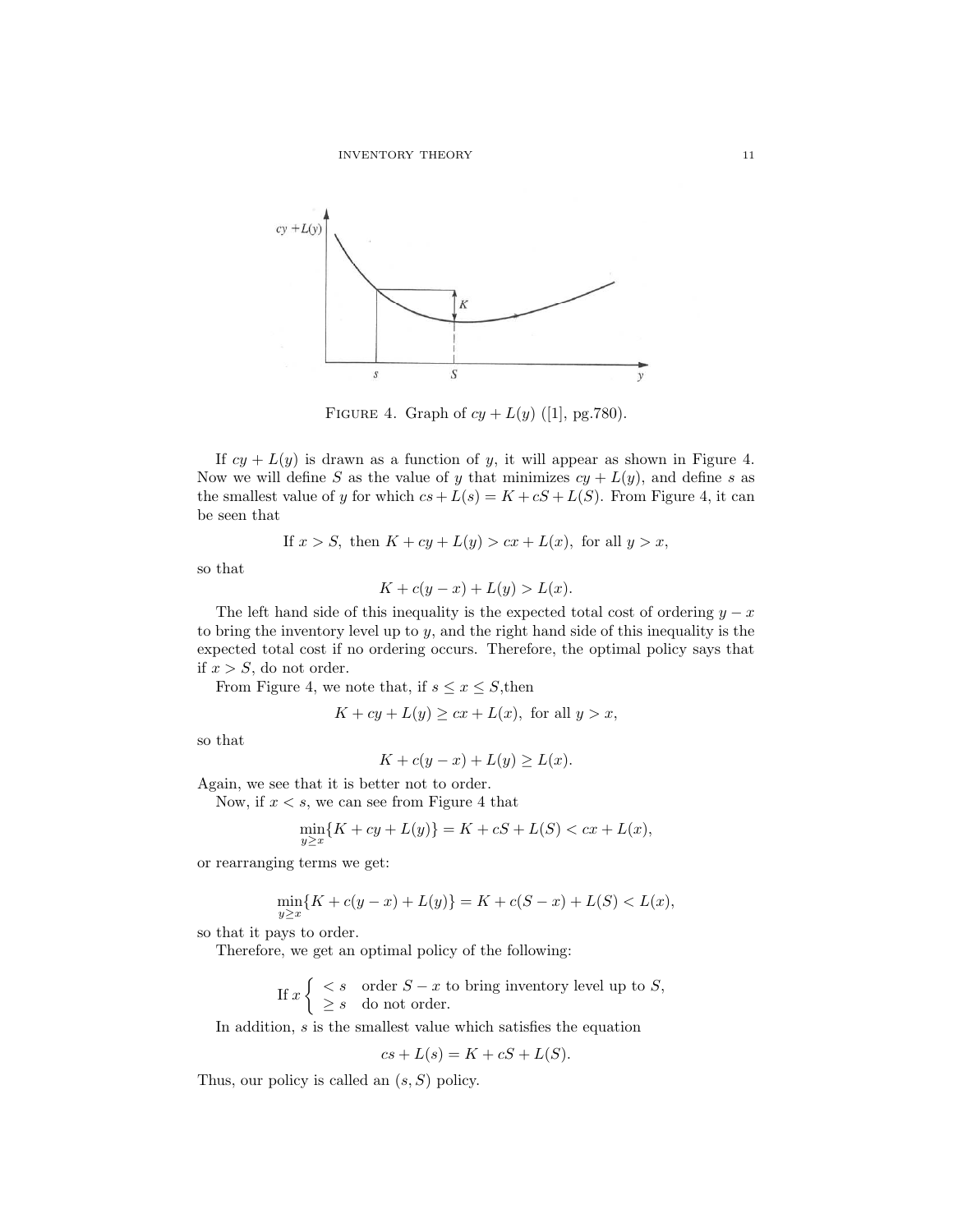#### 7. Case Study: Tackling Newsboy's Teachings

7.1. The Situation. Howie Rogers wants to win a Corvette. In order to do this, he must establish a firecracker stand and purchase firecrackers from Leisure Limited, a large wholesaler. Howie will then resell the firecrackers to local customers for a higher price. He has until the Fourth of July. This is because after the holiday, no one will want firecrackers until New Year's Eve. He must return the leftover firecrackers to Leisure Limited, but Leisure Limited will only refund part of the cost of the returned firecrackers. Whoever sells the most firecrackers, wins a Corvette. Additionally, once Howie orders firecrackers, it takes 7 days for their delivery.

The question now is, how many firecrackers should he order? If he orders too few, he will not have time to place and receive another order before the holiday and therefore lose sales and his chance to win the Corvette. If he orders too many firecrackers, he will lose money since he cannot obtain a full refund for the extra firecrackers. Howie enlists the help of his sister Talia.

Talia calls Leisure Limited and obtains the following information: Howie will pay \$3.00 per firecracker set. The fees to place an order are approximately \$20.00 per order. After the Fourth of July, Leisure Limited returns only half of the cost for each firecracker set returned. In addition, Howie will have to pay shipping costs that average \$0.50 per firecracker set. Data compiled from last year's sales indicate that the firecracker sets sold for an average of \$5.00 per set. Also, data indicates that stands sold between 120-420 firecracker sets. Now, Talia makes a few assumptions. The most important one being that demand will follow a uniform distribution. Also, she decides to use the average of \$5.00 for the unit sale price.

7.2. The Question. This case study is basically a stochastic model without a set-up cost. There is no set up cost because Howie must place an order; he has no inventory on hand, so in order to start the business, there is no question as to whether or not to order based on the set up cost. Now, we must answer a few questions.

(1) How many firecracker sets should Howie purchase from Leisure Limited to maximize his expected profit?

Answer:  $c = 3$ ,  $p = 5$ , and  $h = -1$ . The value of h is determined by taking the storage cost minus the salvage value,  $0 - (1.5 - 0.5)$ .

Because we are assuming demand follows a uniform distribution, we need to solve  $\varphi(z) = \int_a^z \frac{1}{b-a} dx$  where  $b = 420$  and  $a = 120$ . Plugging these numbers in and solving, we get

$$
\varphi(z) = \int_{120}^{z} \frac{1}{300} dx = \frac{z - 120}{300}.
$$

Now, we solve

$$
\phi(y^0) = \frac{p-c}{p+h},
$$

where we plug in our known numbers and solve for  $y^0$ . This becomes:

$$
\frac{y^0 - 120}{300} = \frac{5 - 3}{5 - 1}.
$$

Thus our answer is to order 270 firecrackers.

(2) How would Howie's order quantity change if Leisure Limited refunds 75% of the wholesale price for returned firecracker sets? How would it change if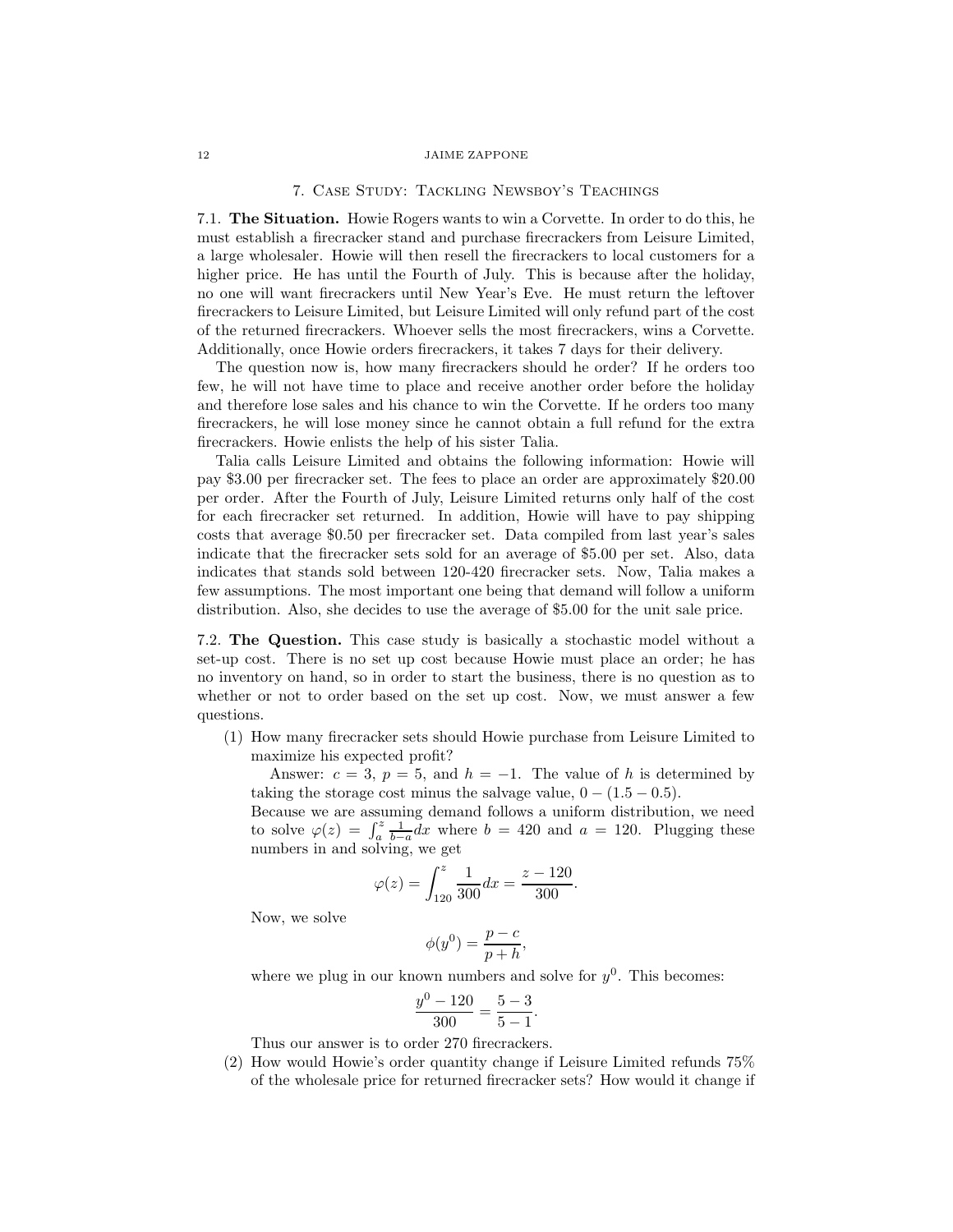Leisure Limited refunds 25% of the wholesale price for returned firecracker sets?

Answer: Now, Leisure Limited refunds 75% of the wholesale price. This means that Howie will receive 2.25 for every unsold firecracker set. This changes our holding cost value (h) from  $-1$  to  $-(2.25 - 0.50) = -1.75$ . Everything else stays the same, so we solve the following equation for  $y^0$ :

$$
\frac{y^0 - 120}{300} = \frac{5 - 3}{5 - 1.75}.
$$

Now, Howie should order 280 firecrackers.

If Leisure Limited refunds only 25% of the wholesale price, Howie will receive only 0.75 for every unsold firecracker set. This changes the holding cost value to  $-(0.75-0.50) = -0.25$ . Now, we solve the following equation for  $y^0$ :

$$
\frac{y^0 - 120}{300} = \frac{5 - 3}{5 - 0.25}.
$$

Therefore, Howie should order 246 firecracker sets.

(3) Howie is not happy with selling the firecracker sets for \$5.00 per set. Suppose Howie wants to sell the firecracker sets for \$6.00 per set instead. What factors would Talia have to take into account when recalculating the optimal order quantity?

Answer: If Howie wants to sell the firecracker sets for \$6.00 per set, then the shortage cost changes from 5 to 6. Therefore, we solve the following equation for  $y^0$ :

$$
\frac{y^0 - 120}{300} = \frac{6 - 3}{6 - 1}.
$$

Now, Howie should order 300 firecracker sets.

## 8. Zappone Manufacturing [3]

Zappone Manufacturing began in 1969 producing aluminum roofing shingles. It was not until the late 1970's that they began manufacturing copper shingles. This was because Joe Zappone and his wife Lynda went on a tour of Europe and Zappone noticed, that unlike in the US, most European roofs were designed to be permanent. Zappone decided to produce a roof that would match the quality of the roofing he saw in Europe. That is how Zappone became the first person to make shingles out of copper. Normally the roofs were made out of copper sheets, which were harder to work with, making them extremely expensive. He promoted his new product very heavily; one of the ways he did this was by putting the copper roof on the carousal in Spokane, Washington in 1983.

Zappone does not use an inventory model. Instead he has his own policy which we will now investigate. Zappone's policy depends heavily on the world commodity market prices of copper. Every day he checks the current price of copper and does some quick math in his head to figure out what the price will be once it reaches him. The world commodity market prices are the prices for which the mine sells copper to the mills. Then the mills have to add transportation costs, energy costs, and rolling costs to the commodity price and this total cost is what Zappone pays. For example, currently the Comex (or the commodity market) price is \$2.08 per pound. However, Zappone anticipates his cost to be about \$2.80. He adds on \$0.455 per pound for rolling costs, \$0.145 per pound for transportation costs, and \$0.25 per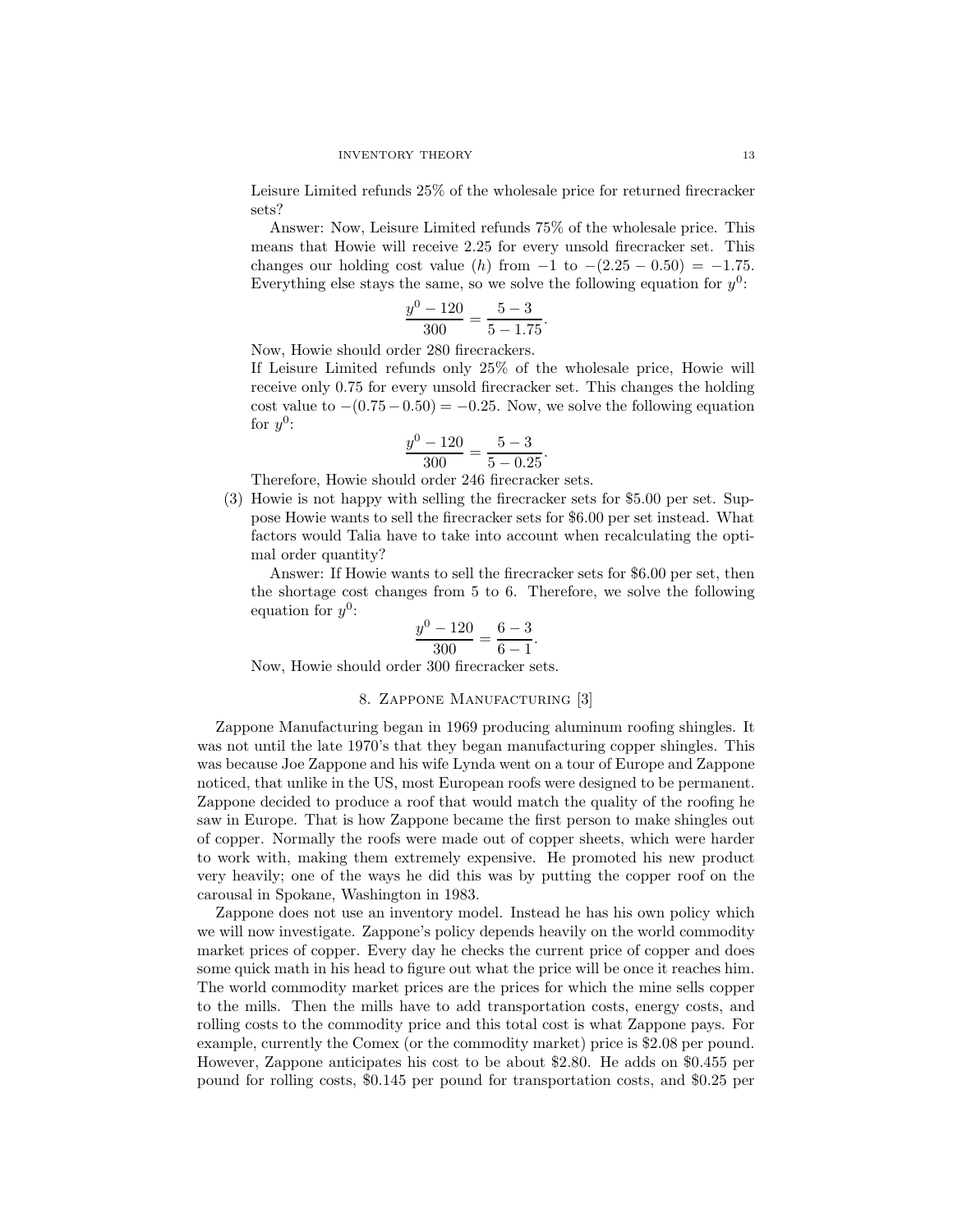pound for energy costs. This total cost actually comes to \$2.705 per pound, but he adds on about \$0.10 just to be careful because the price of copper fluctuates a lot from day to day. Although Zappone may place an order for copper today, expecting the price to be \$2.70, the copper will not be shipped for 5 weeks, and he will be charged the price of copper on the day it is shipped.

If the price of copper is low and steady, probably around \$1.80 to \$2.00 per pound, he bases his inventory policy on three different things:

- (1) Availability of the copper, that is, how long it will take for the shipment to arrive, which is normally 5 weeks from the date of ordering.
- (2) Projected Sales
- (3) Current inventory, that is, when are they going to be out of their current stock.

Zappone is required to buy copper in truckloads; each truckload being 40, 000 pounds of copper. Normally he tries to buy 12 truckloads a year.

However, if the price of copper is pretty expensive, such as it is right now, Zappone does not want to have a lot of high price inventory. He will wait to order more inventory until his current inventory is low enough that he could not fulfill projected sales. When the price of copper is really high, Zappone must raise prices in order maintain his business. However, right now he is not raising the prices as high as he should, instead he is bearing part of the burden of the high priced copper.

Therefore, Zappone orders heavily when the prices of copper are low, and does not order as much when the prices of copper are high. Zappone's holding costs are pretty minimal. Although he owns the building where he stores the copper and machinery, he still pays insurance taxes on everything in the building. However, the higher insurance cost when he has more inventory is not high enough to outweigh the benefit of buying more inventory.

In order for this type of inventory policy to be successful, Zappone and his employees communicate often. He checks the level of his inventory and the price of copper daily, and discusses pending sales with his sales crew. All in all, the mathematical models in this paper cannot help Zappone's company. Because the price of copper fluctuates so much from day to day, it is hard to say when exactly to order. Perhaps, with more studying and a more complex model, we could formulate an optimal policy for Zappone. This would require more complex statistical analysis in order to deal with the fluctuating price of copper. Another reason we would need a more in depth model is that although Zappone orders the copper today, at today's prices, he will be charged the price of copper on the day it ships, roughly 5 weeks later. Even though he does not use a model, Zappone has done well for himself. He sells copper all over the world: Japan, South America, Europe, and all 50 states. In addition, he is environmentally friendly because about 80% of the copper he uses comes from recycled copper and only 20% comes from new copper being mined from the ground. However, the price of copper, whether it is reusable or new, does not differ, so this does not change his inventory policies. This shows that an inventory model is helpful but not necessary for all companies.

### 9. CONCLUSION

In this paper, we began the study of inventory theory. We examined two types models: deterministic continuous review models and stochastic models. In addition,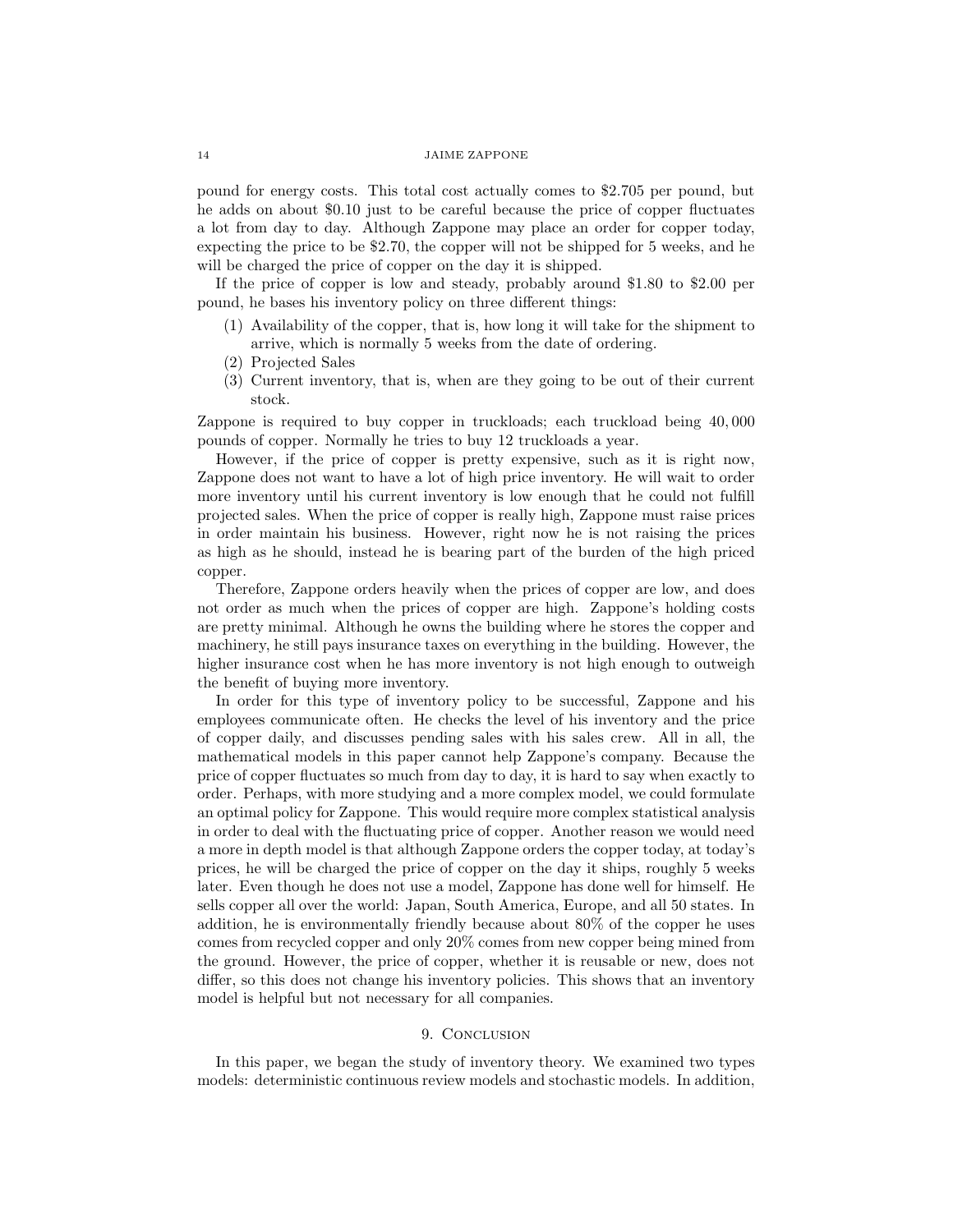we learned about quantity discounts and how these affected our models. We also looked at a few examples of how these models are used.

However, this paper only touches the surface of what inventory theory is all about. After learning the basics, we now can ask and study more complex questions. For example, what happens when customers place orders in advance for a future delivery? A company could choose to allow for four different levels of response time to customers: standard (five-day delivery), value (slower, but lower shipping cost), premium (faster, next day delivery), and precision (delivered on a specific date). How does this hypothetical company handle its inventory policy? If interested in the previous question, please refer to Wei Wei and Ozalp Ozer [4].

Another problem we can consider deals with a firm that supplies goods to two different types of customers: customers who have long-term supply contracts, and customers who request goods occasionally. The orders of the customers who have supply contracts are known in advance and must be fully met without delay every period. However, the unexpected requests from occasional customers are unknown and the company can either accept the order or reject it. How does a company deal with their inventory policy when it mixes deterministic and stochastic demand? If interested in this issue surrounding inventory theory, the reader is referred to Frank, Zhang and Duenyas [5].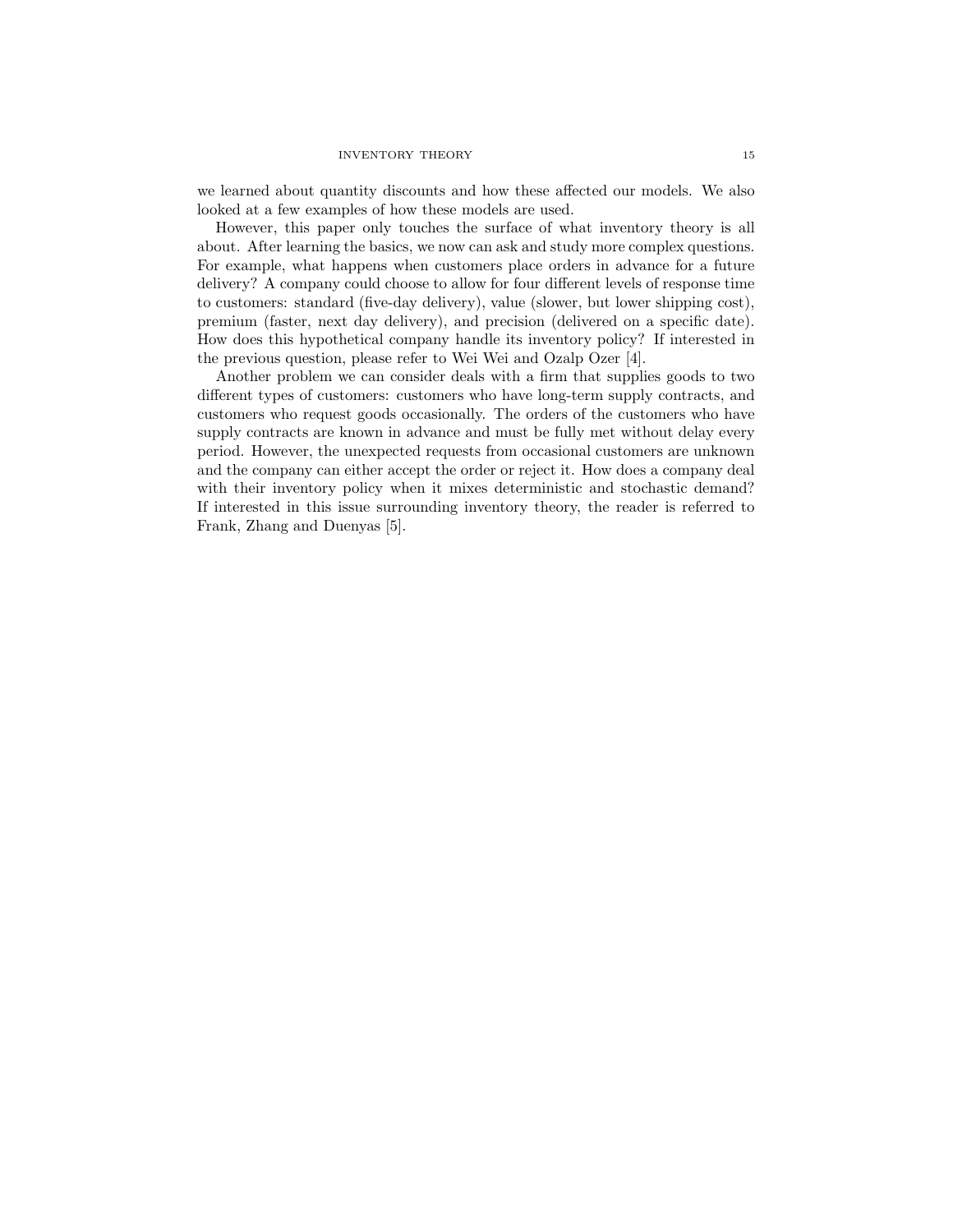| 10. TABLE OF NOTATION |
|-----------------------|
|-----------------------|

| Notation                | Meaning                                                |
|-------------------------|--------------------------------------------------------|
| a                       | the demand for a product                               |
|                         | units of a batch of inventory                          |
| $\frac{Q}{\frac{a}{K}}$ | cycle length or time between production runs           |
|                         | set-up cost for producing or ordering one batch        |
| $\boldsymbol{c}$        | unit cost for producing or purchasing each unit        |
| $\overline{h}$          | holding cost per unit per unit of time held in in-     |
|                         | ventory                                                |
| $Q^*$                   | the quantity that minimizes the total cost per unit    |
|                         | time                                                   |
| $t^*$                   | the time it takes to withdraw this optimal value       |
|                         | of $Q^*$                                               |
| $rac{p}{S}$             | shortage cost per unit short per unit of time short    |
|                         | inventory level just after a batch of $Q$ units is     |
|                         | added to inventory                                     |
| $Q-S$                   | shortage in inventory just before a batch of $Q$ units |
|                         | is added                                               |
| $S^*$                   | the optimal level of shortages                         |
| $\frac{y}{D}$           | the amount of inventory to order or produce            |
|                         | demand                                                 |
| $P_D(d) = P\{D = d\}$   | the probability distribution of D                      |
| $\boldsymbol{X}$        | a discrete random variable with probability func-      |
|                         | tion $p_X(k)$                                          |
|                         | the expected value of some $X$                         |
|                         | a continuous random variable with probability          |
|                         | function $f_Y(Y)$                                      |
| $\varphi_D(\xi)$        | the probability density function of $D$                |
| $\varphi(a)$            | the cumulative distribution function of $D$            |

## 11. Appendix: Derivation of Leibniz's Rule

We are going to derive the formula for finding the derivative of an integral. In essence, we will find the derivative of

$$
F(y) = \int_{g(y)}^{h(y)} f(x, y) dx.
$$

# 11.1. Rules to Recall. First, we need to remember a few rules from calculus.

(1) The Fundamental Theorem of Calculus states that if  $f$  is continuous on the closed interval from  $a$  to  $b$  and differentiable on the open interval from  $a$  to b then

$$
\frac{d}{dy} \int_{a}^{y} p(x)dx = p(y),
$$
  

$$
\frac{d}{dy} \int_{y}^{b} p(x)dx = -p(y).
$$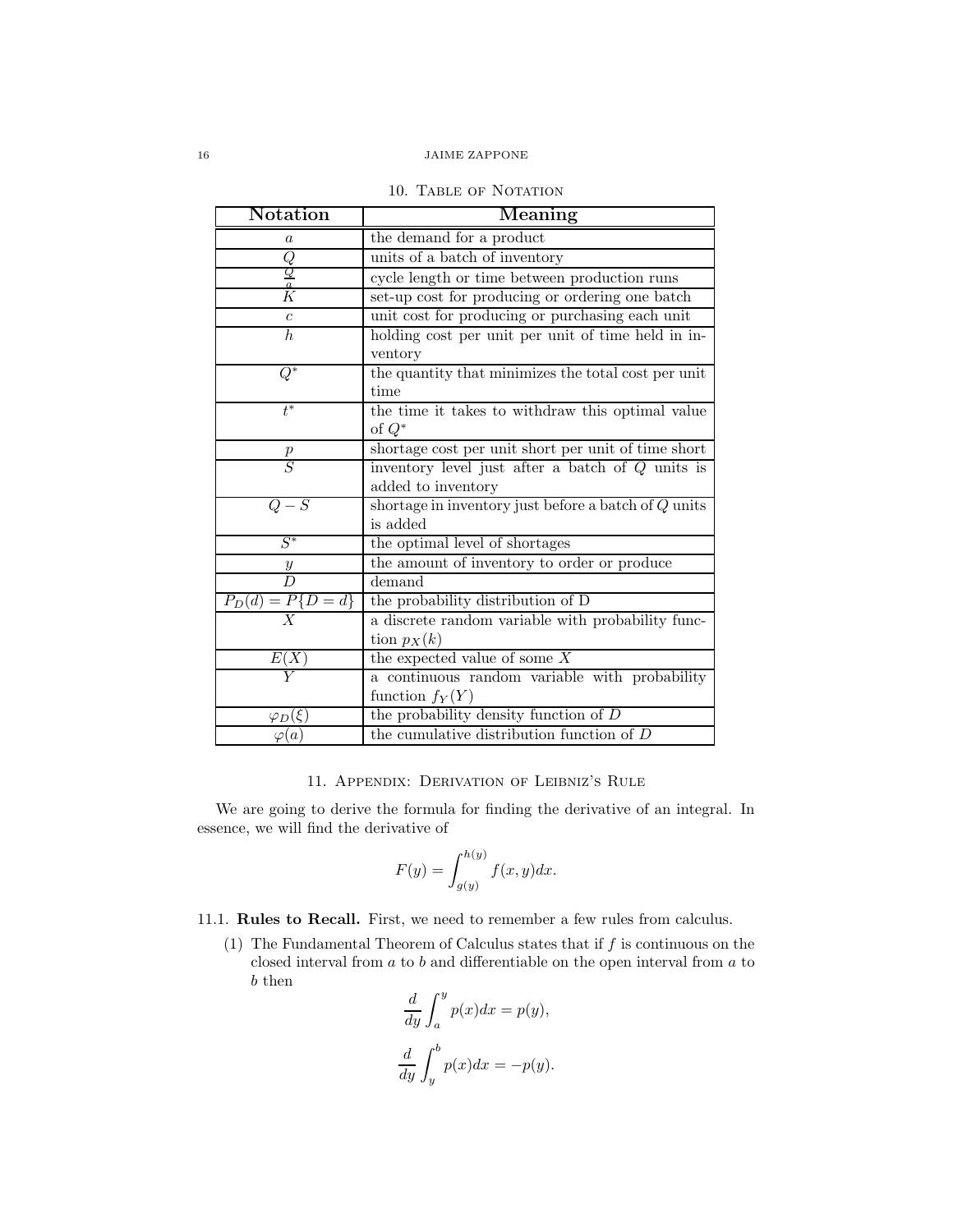(2) We must remember the rule for taking the derivative of an integral of a function of more than one variable. This rule is

$$
\frac{d}{dz}\int_a^b f(x,z)dx = \int_a^b \frac{\delta f}{\delta z} [f(x,z)]dx.
$$

(3) Finally, we must remember the chain rule for functions of 3 variables. Suppose a, b, and c, are each differentiable functions of j. Then  $j(a, b, c)$  is a function of  $y$  and

$$
\frac{dj}{dy} = \frac{\delta j}{\delta a} \frac{da}{dy} + \frac{\delta j}{\delta b} \frac{db}{dy} + \frac{\delta j}{\delta c} \frac{dc}{dy}.
$$

Using these three rules, we can now derive the formula for finding the derivative of an integral with more than one variable.

11.2. The Derivation. Again, we want to find a formula for

$$
F(y) = \int_{g(y)}^{h(y)} f(x, y) dx.
$$

Now, let  $h(y) = b$  and  $g(y) = a$  and let

$$
j(a, b, y) = \int_{a}^{b} f(x, y) dx.
$$

Then,  $F(y) = j(g(y), h(y), y)$ .

$$
F'(y) = \frac{dj}{dy} = \frac{\delta j}{\delta a} \frac{da}{dy} + \frac{\delta j}{\delta b} \frac{db}{dy} + \frac{\delta j}{\delta y} \frac{dy}{dy}
$$
 (By Rule 3),  
\n
$$
\frac{\delta j}{\delta a} = -f(g(y), y)
$$
 (By Rule 1),  
\n
$$
\frac{da}{dy} = \frac{d(g(y))}{dy} = g'(y),
$$
  
\n
$$
\frac{\delta j}{\delta b} = f(h(y), y)
$$
 (By Rule 1),  
\n
$$
\frac{db}{dy} = \frac{d(h(y))}{dy} = h'(y),
$$
  
\n
$$
\frac{\delta j}{\delta y} = \int_{g(y)}^{h(y)} \frac{\delta f(x, y)}{\delta y} dx
$$
 (By Rule 2),  
\n
$$
\frac{dy}{dy} = 1.
$$

Therefore, our final formula is

$$
\frac{d}{dy} \int_{g(y)}^{h(y)} f(x, y) dx = \int_{g(y)}^{h(y)} \frac{\delta f(x, y)}{\delta y} dx + f(h(y), y)h'(y) - f(g(y), y)g'(y).
$$

11.3. Example Using Leibniz's Rule. Let  $f(x,y) = x^2y^3$ ,  $g(y) = y$  and  $h(y) = y$ 2y, then

$$
\frac{d}{dy} \int_{y}^{2y} x^{2} y^{3} dx = \int_{y}^{2y} 3x^{2} y^{2} dx + (2y)^{2} y^{3} (2) - y^{2} y^{3} (1) = 14y^{5}.
$$